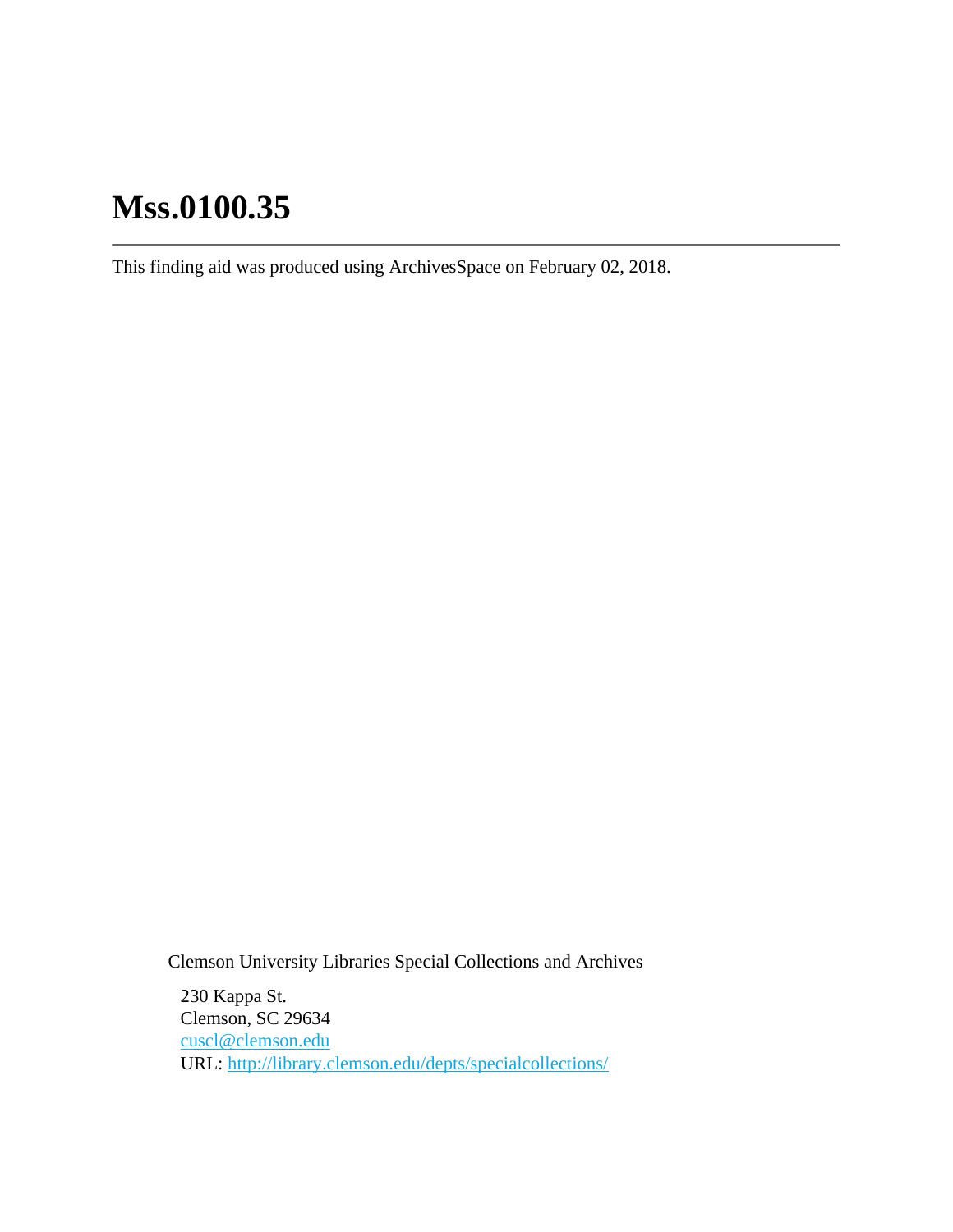# <span id="page-1-0"></span>**Table of Contents**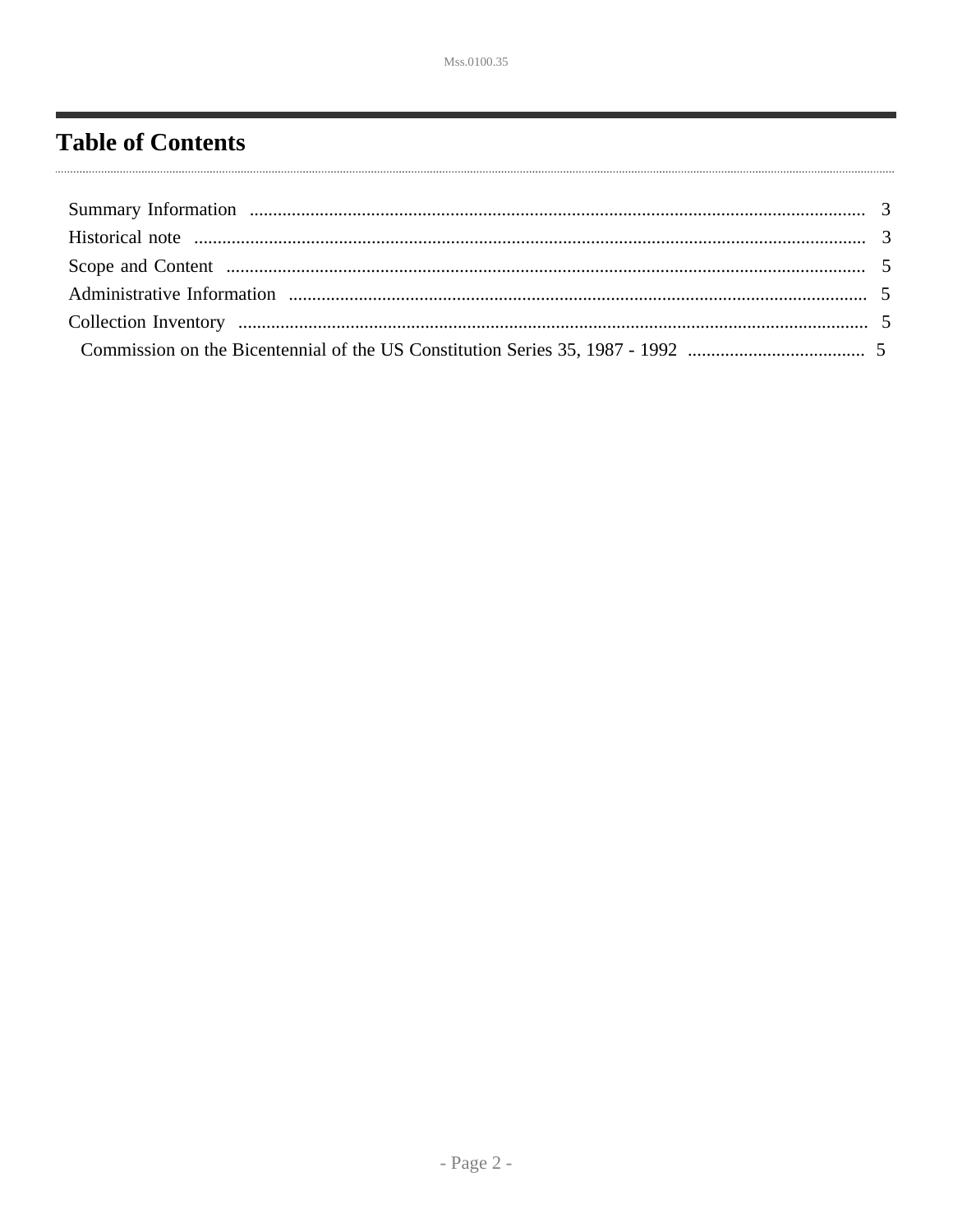<span id="page-2-0"></span>

| <b>Repository:</b>                  | <b>Clemson University Libraries Special Collections and Archives</b>                               |
|-------------------------------------|----------------------------------------------------------------------------------------------------|
| <b>Title:</b><br>ID:                | Strom Thurmond Collection, Commission on the Bicentennial of the<br>US Constitution<br>Mss.0100.35 |
| Date [inclusive]:                   | 1987-1992                                                                                          |
|                                     | 1 Cubic Feet                                                                                       |
| <b>Physical Description:</b>        |                                                                                                    |
| Language of the<br><b>Material:</b> | English                                                                                            |
| <b>Mixed Materials</b><br>[box]:    | $1 - 2$                                                                                            |
|                                     |                                                                                                    |

**^** [Return to Table of Contents](#page-1-0)

### <span id="page-2-1"></span>**Historical note**

INTRODUCTION AND GENERAL INFORMATION The Commission on the Bicentennial of the United States Constitution, also known as the Bicentennial Commission, was created and commissioned to promote the celebration of the 200th anniversary of the signing of the US Constitution. The United States of America, a comparatively young country, has the world's oldest written constitution. In 1787, this Constitution was a striking innovation, a breakthrough in the establishment of republican selfgovernment. Since 1787, this Constitution has been the preeminent symbol of American nationhood and a practical instrument of free government (popular government limited by law to protect the liberty and security of individuals). Only 14 of the world's 160 written constitutions predate World War II, and none compares with the US Constitution in longevity. Furthermore, this Constitution has had an enormous influence on governments around the world. According to Albert Blaustein, a specialist in the comparative study of constitutions, "The United States Constitution is this nations' most important export." The bicentennial of the Constitution provides a special opportunity for renewal and improvement of education on basic values and principles of American constitutional government, which are essential elements of national unity and cohesion in a pluralistic society. These ideas are relevant and valuable to all Americans, regardless of their social differences, and must be understood and used by all who would exercise fully their rights and responsibilities of citizenship. During the 99th Congress (1985-1986) Congressional Bills, from the House and Senate, authorized and established various celebrations, commemorations, and commissions associated with the 200th anniversary of the US Constitution. Senate Resolution 352 and Senate Joint Resolution 33 established a Commission to plan for the 200th anniversary celebration of the birth of our Constitution. House Resolution 106 authorized September 17, 1986, as Constitution Day. House Resolution 3261 established commemorations of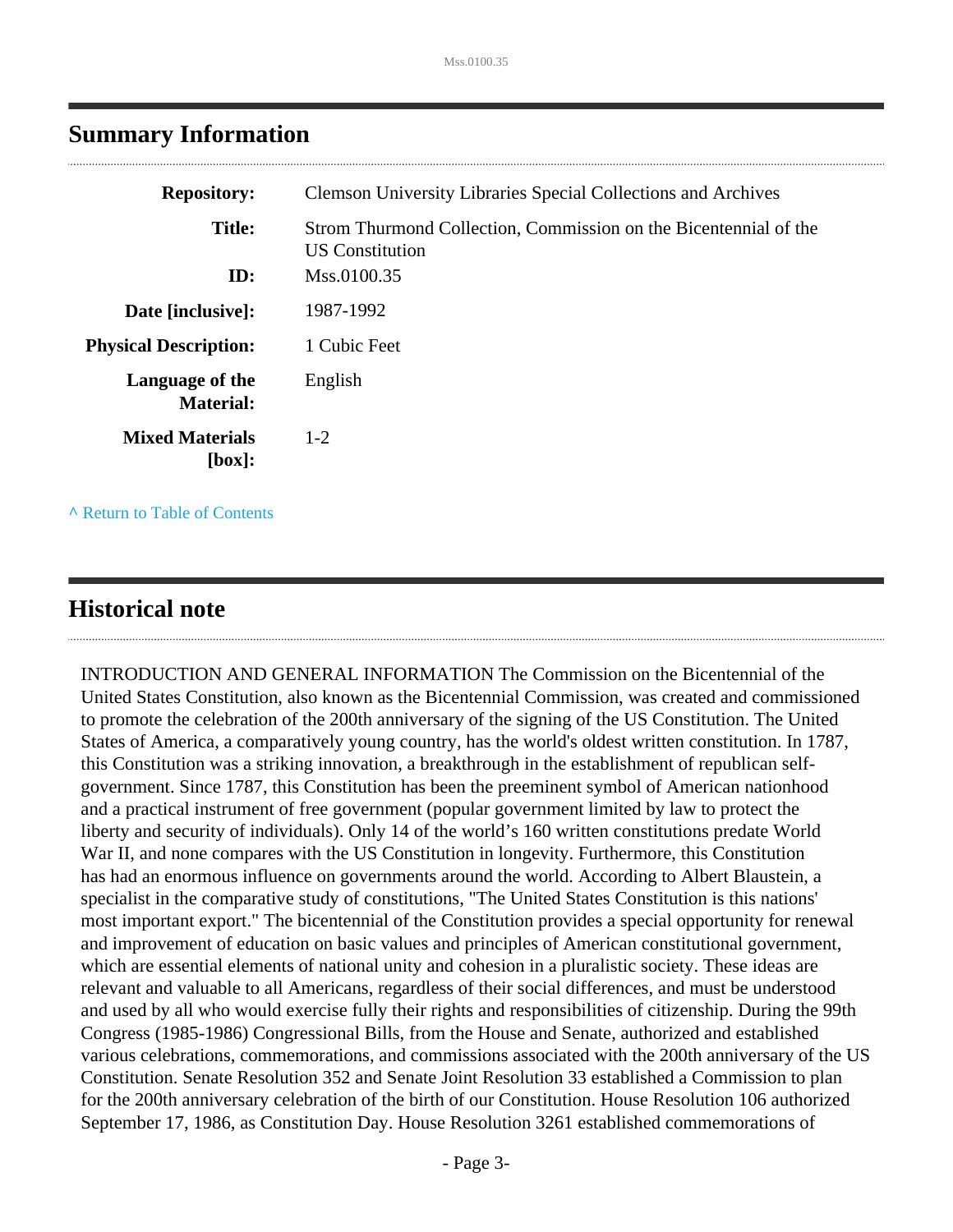#### Mss.0100.35

the Bicentennial with exhibits and programs and established Democracy Hall. House Resolution 3415 authorized the minting of coins and the striking of medals. House Resolution 3559 amended the Act establishing the Commission to clarify the status of employees of the Commission. Senate Concurrent Resolution 104 urged the States & Territories to establish their own Bicentennial Commissions. Senate 1631 established a Presidential Commission on the Bicentennial of the US Constitution. And Senate 2303 designated September 17th of every year as Constitution Day. Warren E. Burger, Chief Justice of the United States Supreme Court, when asked to Chair the Commission said, 'We can best honor our Constitution by giving ourselves a civics and history lesson on its origin and meaning.' Commissioners included Frederick K. Biebel, Lindy Boggs, Herbert Brownell, Lynne V. Cheney, Philip N. Crane, Dennis DeConcini, William J. Green, Edward Victor Hill, Cornelia G. Kennedy, Edward M. Kennedy, Harry McKinley Lightsey Jr., William Lucas, Betty Southard Murphy, Thomas H. O'Connor, Phyllis Schlafly, Bernard H. Siegan, Ted Stevens, Obert C. Tanner, Strom Thurmond, Ronald H. Walker, Charles E. Wiggins, and Charles Alan Wright. Mark O. Hatfield later replaced Ted Stevens on the Commission. Mark W. Cannon was Staff Director and Ronald Trowbridge was Acting Staff Director thereafter. The Commission on the Bicentennial of the United States Constitution was comprised of several committees. These committees and their members were as follows: EXECUTIVE COMMITTEE Warren E. Burger, Chairman Herbert Brownell, Vice Chairman Ronald Walker, Vice Chairman Frederick Biebel Lynne Cheney Edward Kennedy Betty Southard Murphy Ted Stevens COMMITTEE ON FINANCE Herbert Brownell, Chairman Frederick Biebel William Green Edward Hill Ronald Walker ADVISORS TO THE FINANCE COMMITTEE Lindy Boggs Philip Crane Dennis DeConcini Edward Kennedy Ted Stevens Strom Thurmond ADVISORY COMMITTEE ON EDUCATIONAL PROJECTS Philip Crane, Co-Chairman Charles Wright, Co-Chairman Cornelia Kennedy Harry Lightsey Thomas O'Connor Phyllis Schlafly Obert Tanner ADVISORY COMMITTEE ON FEDERAL LIAISON Frederick Biebel, Co-Chairman Lindy Boggs, Co-Chairman Herbert Brownell Philip Crane Strom Thurmond Charles Wiggins ADVISORY COMMITTEE ON INTERNATIONAL LIAISON Betty Southard Murphy, Chairman Frederick Biebel Edward Kennedy Thomas O'Connor Bernard Siegan Ted Stevens

ADVISORY COMMITTEE ON MEDIA Lynne Cheney, Co-Chairman Edward Kennedy, Co-Chairman Lindy Boggs Philip Crane Edward Hill Bernard Siegan Ronald Walker Charles Wright ADVISORY COMMITTEE ON PERSONNEL AND ADMINISTRATION Phyllis Schlafly, Co-Chairman William Lucas, Co-Chairman William Green Betty Southard Murphy Ronald Walker Charles Wiggins ADVISORY COMMITTEE ON PRIVATE ASSOCIATIONS AND ORGANIZATIONS Edward Hill, Co-Chairman Obert Tanner, Co-Chairman Dennis DeConcini William Lucas Phyllis Schlafly Charles Wright ADVISORY COMMITTEE ON PROJECT ENDORSEMENTS AND SUPPORT Cornelia Kennedy, Chairman Frederick Biebel Thomas O'Connor Phyllis Schlafly Charles Wiggins ADVISORY COMMITTEE ON STATE AND LOCAL LIAISON William Green, Co-Chairman Phyllis Schlafly, Co-Chairman Dennis DeConcini Harry Lightsey William Lucas

**^** [Return to Table of Contents](#page-1-0)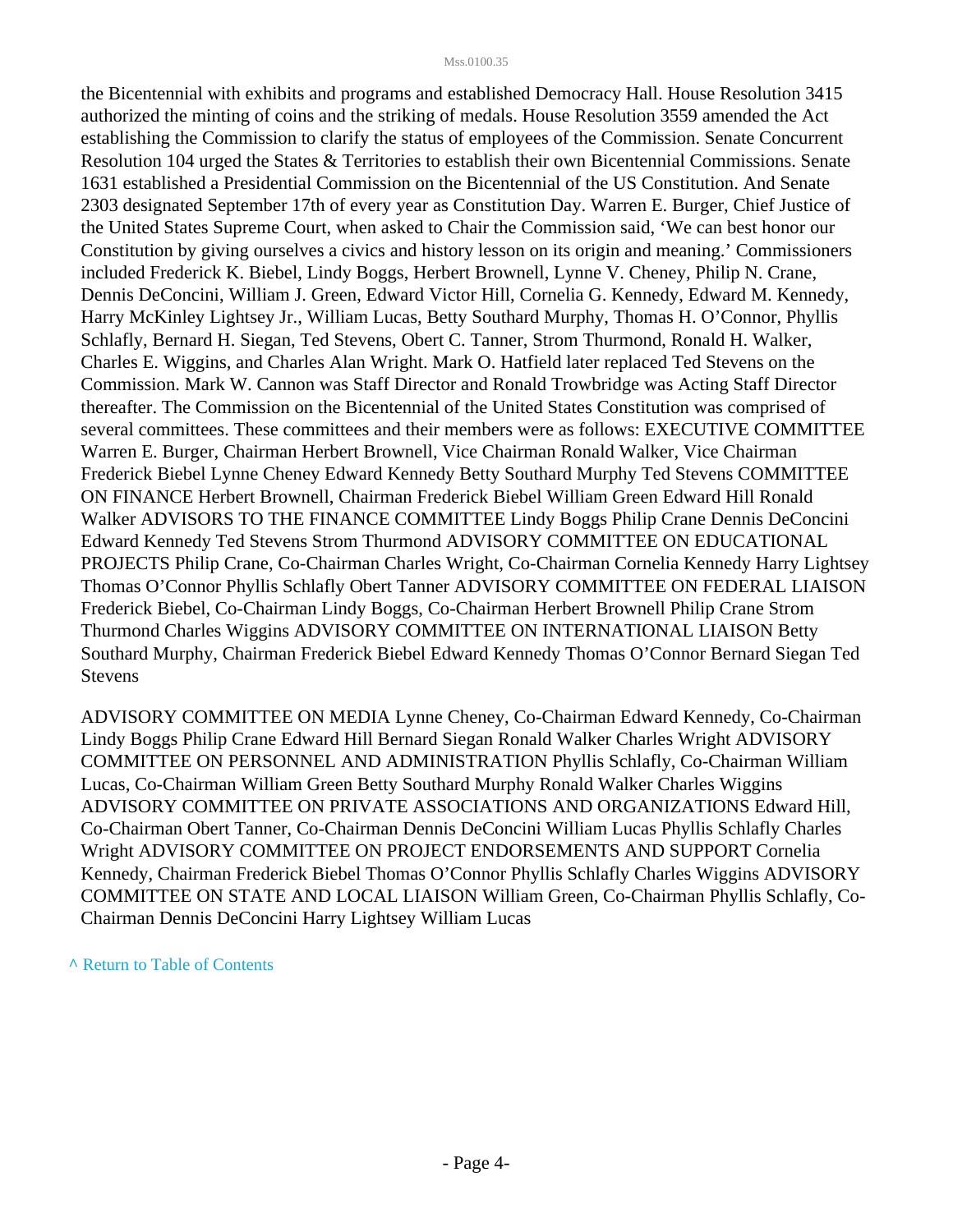### <span id="page-4-0"></span>**Scope and Content**

SCOPE AND CONTENT The papers of the Commission on the Bicentennial of the United States Constitution document the process of planning, developing, and coordinating the commemoration of the 200th anniversary of the US Constitution and Senator Strom Thurmond's role in this process. The papers of the Commission also document the educational and promotional activities of the Commission. These papers consist of correspondence and meeting material generated by the Commission and Senator Thurmond from 1987 to 1992.

**^** [Return to Table of Contents](#page-1-0)

### <span id="page-4-1"></span>**Administrative Information**

#### **Publication Statement**

Clemson University Libraries Special Collections and Archives

230 Kappa St. Clemson, SC 29634 [cuscl@clemson.edu](mailto:cuscl@clemson.edu) URL:<http://library.clemson.edu/depts/specialcollections/>

#### **^** [Return to Table of Contents](#page-1-0)

### <span id="page-4-2"></span>**Collection Inventory**

#### <span id="page-4-3"></span>**Commission on the Bicentennial of the US Constitution Series 35, 1987 - 1992**

**^** [Return to Table of Contents](#page-1-0)

| 100th Congress, 1st Session - 1987 |                  |          |  |
|------------------------------------|------------------|----------|--|
| <b>Title/Description</b>           | <b>Instances</b> |          |  |
| Correspondence                     | box 1            | folder 1 |  |

#### **100th Congress, 2nd Session - 1988**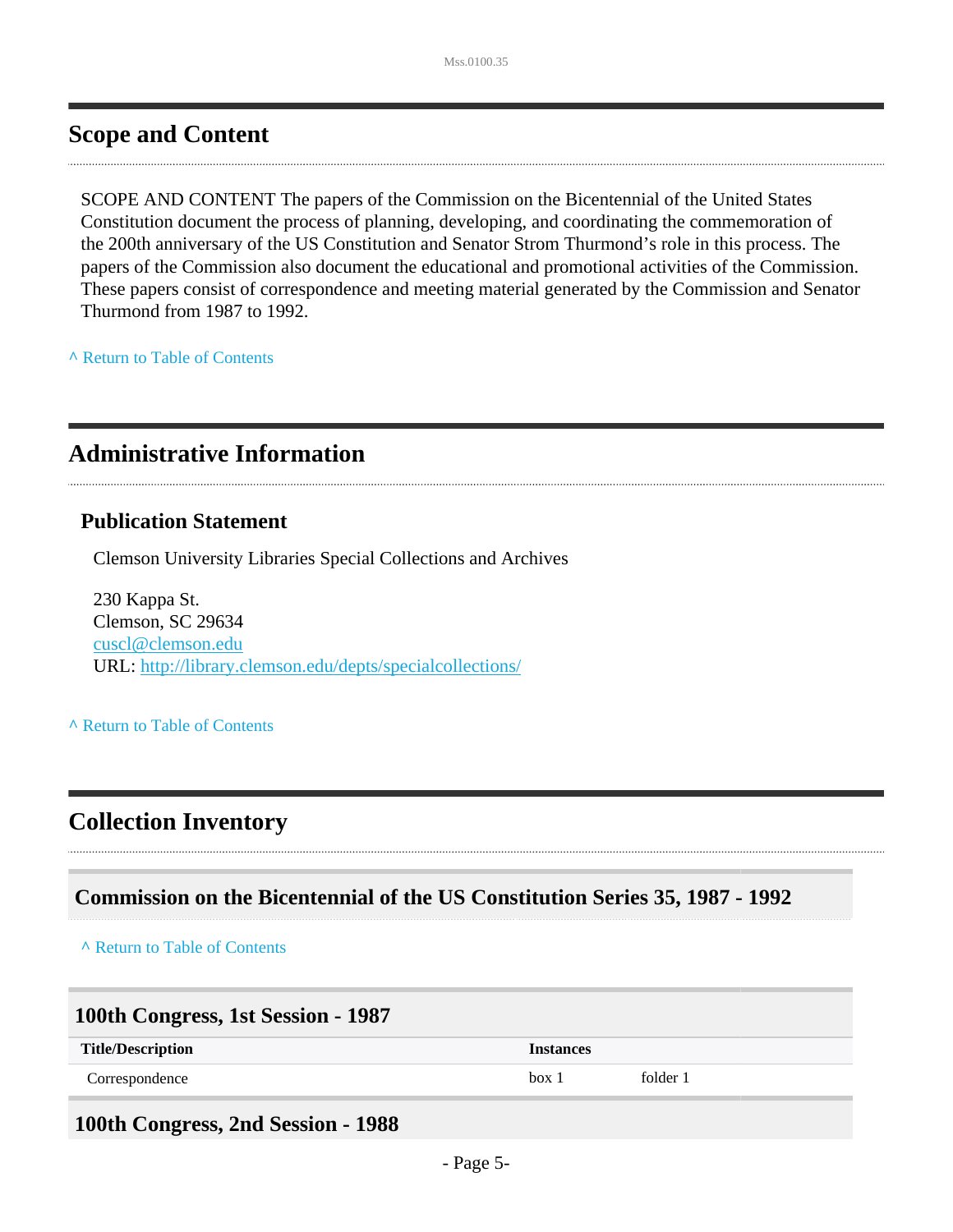| <b>Title/Description</b>                                                               | <b>Instances</b> |          |
|----------------------------------------------------------------------------------------|------------------|----------|
| Correspondence - Part 1                                                                | box 1            | folder 2 |
| Correspondence - Part 2                                                                | box 1            | folder 3 |
| Meeting of the Commission – September 17, Vista International<br>Hotel, Washington, DC | box 1            | folder 4 |

# **101st Congress, 1st Session - 1989**

| <b>Title/Description</b>                                                               | <b>Instances</b> |          |
|----------------------------------------------------------------------------------------|------------------|----------|
| Correspondence                                                                         | box 1            | folder 5 |
| <b>Educational Material</b>                                                            | box 1            | folder 6 |
| Meeting of the Commission – January 21, Vista International<br>Hotel, Washington, DC   | box 1            | folder 7 |
| Meeting of the Commission – April 28, Vista International Hotel,<br>New York City, NY  | box 1            | folder 8 |
| Meeting of the Commission – September 15, Vista International<br>Hotel, Washington, DC | box 1            | folder 9 |

## **101st Congress, 2nd Session - 1990**

| <b>Title/Description</b>                                                               | <b>Instances</b> |           |
|----------------------------------------------------------------------------------------|------------------|-----------|
| Correspondence                                                                         | box 2            | folder 10 |
| Meeting of the Commission – March 3, Vista International Hotel,<br>Washington, DC      | box 2            | folder 11 |
| Meeting of the Commission – June 16, Vista International Hotel,<br>Washington, DC      | box 2            | folder 12 |
| Meeting of the Commission – September 21, Vista International<br>Hotel, Washington, DC | box 2            | folder 13 |

## **102nd Congress, 1st Session - 1991**

| <b>Title/Description</b>                                                                      | <b>Instances</b> |           |
|-----------------------------------------------------------------------------------------------|------------------|-----------|
| Bicentennial Commission Proposed Funding Assistance – The<br><b>James Madison Foundation</b>  | box 2            | folder 14 |
| Bicentennial Educational Grant Program – A Report (1985-1991)                                 | box 2            | folder 15 |
| Correspondence – Part 1                                                                       | box 2            | folder 16 |
| Correspondence – Part 2                                                                       | box 2            | folder 17 |
| Proposal for Co-sponsorship of An Exhibition on the Bill of<br>Rights                         | box 2            | folder 18 |
| Meeting of the Commission – March 16, Vista International Hotel,<br>Washington, $DC$ – Part 1 | box 2            | folder 19 |